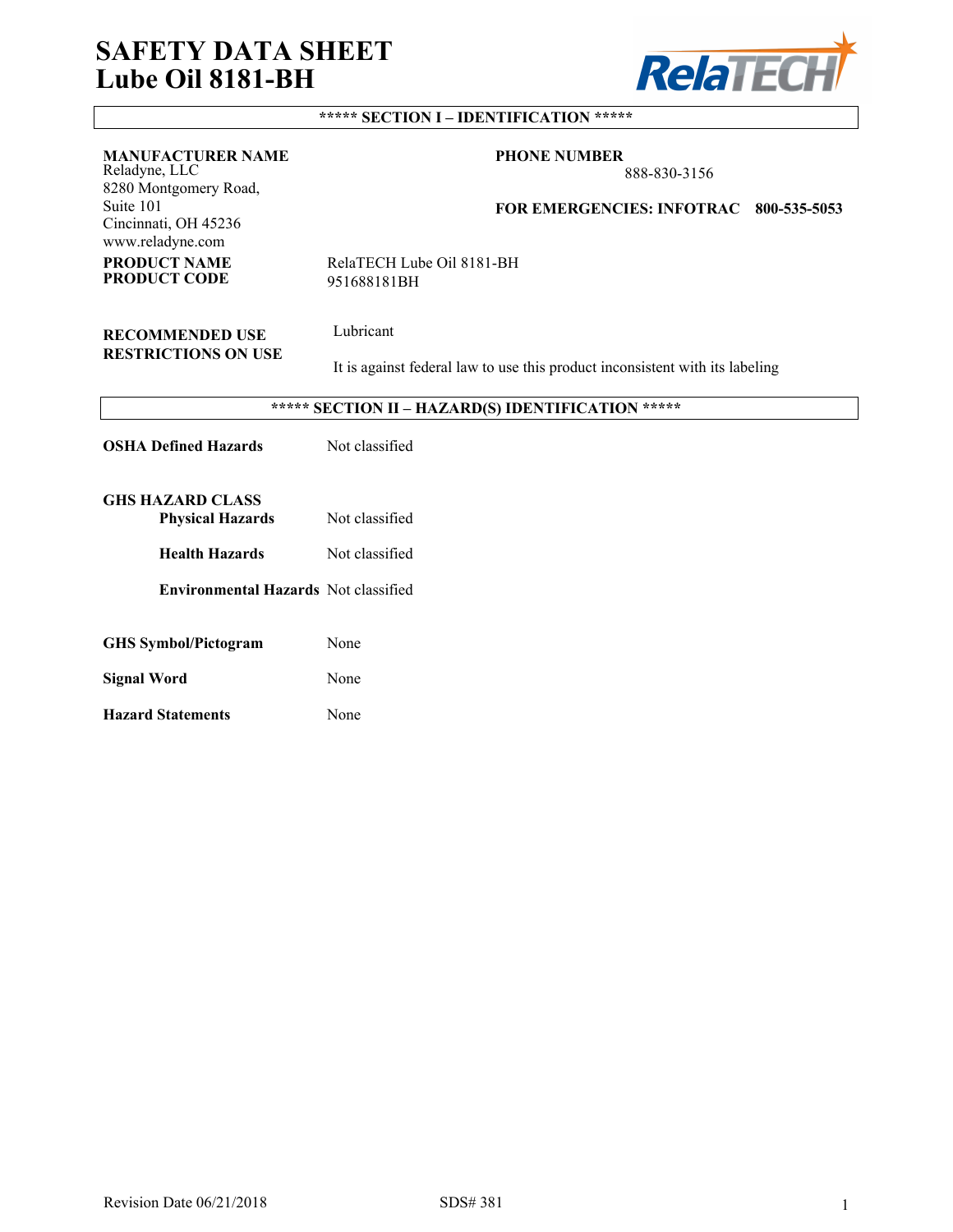**PRODUCT NAME** RelaTECH

# **\*\*\*\*\* SECTION II – HAZARD(S) IDENTIFICATION (continued) \*\*\*\*\***

| <b>Precautionary Statements</b> |                                                                                                                                                                                                                                                                                                                                                                                                                                                                                                                                                                                                                                                                                                                     |
|---------------------------------|---------------------------------------------------------------------------------------------------------------------------------------------------------------------------------------------------------------------------------------------------------------------------------------------------------------------------------------------------------------------------------------------------------------------------------------------------------------------------------------------------------------------------------------------------------------------------------------------------------------------------------------------------------------------------------------------------------------------|
| Prevention                      | Keep away from heat, hot surfaces, sparks, open flames and other ignition sources.<br>Do not eat, drink or smoke when using this product<br>Use explosion-proof electrical/ventilating/lighting/equipment<br>Use only non-sparking tools<br>Avoid breathing dust, fumes, gas, mist, vapors, spray<br>Wash thoroughly after handling<br>Wear protective gloves, protective clothing, eye protection, face protection                                                                                                                                                                                                                                                                                                 |
| <b>Response</b>                 | IF SWALLOWED: Immediately call a POISON CENTER/doctor/physician<br>Do not induce vomiting<br>IF ON SKIN: Wash with plenty of water<br>IF ON SKIN (or hair): Remove contaminated clothing. Rinse skin with water<br>If skin irritation occurs, get medical advice/attention<br>IF IN EYES: Rinse cautiously with water for several minutes. Remove contact<br>lenses if present and easy to do. Continue rinsing.<br>If eye irritation persists, get medical advice/attention<br>IF INHALED: Remove person to fresh air and keep comfortable for breathing<br>Call a POISON CENTER/doctor/physician if you feel unwell<br>Specific treatment (see first aid section)<br>In case of fire: Use foam, CO2, dry chemical |
| <b>Storage</b>                  | Store in a well ventilated place. Keep container closed when not in use<br>Keep cool<br>Store locked up                                                                                                                                                                                                                                                                                                                                                                                                                                                                                                                                                                                                             |
| <b>Disposal</b>                 | Dispose of contents/container in accordance with local/state/federal regulations<br>Avoid release to the environment                                                                                                                                                                                                                                                                                                                                                                                                                                                                                                                                                                                                |

# **\*\*\*\*\* SECTION III – COMPOSITION/INFORMATION ON INGREDIENTS \*\*\*\*\***

| <b>Substance</b><br>Mixture<br>$\mathbf{X}$ |                          |               |
|---------------------------------------------|--------------------------|---------------|
| Chemical Name                               | CAS#                     | $\frac{0}{0}$ |
| Highly Refined Petroleum Oils *             | 64742-52-5<br>64742-54-7 | $90-100\%$    |

\* Hazardous only if misted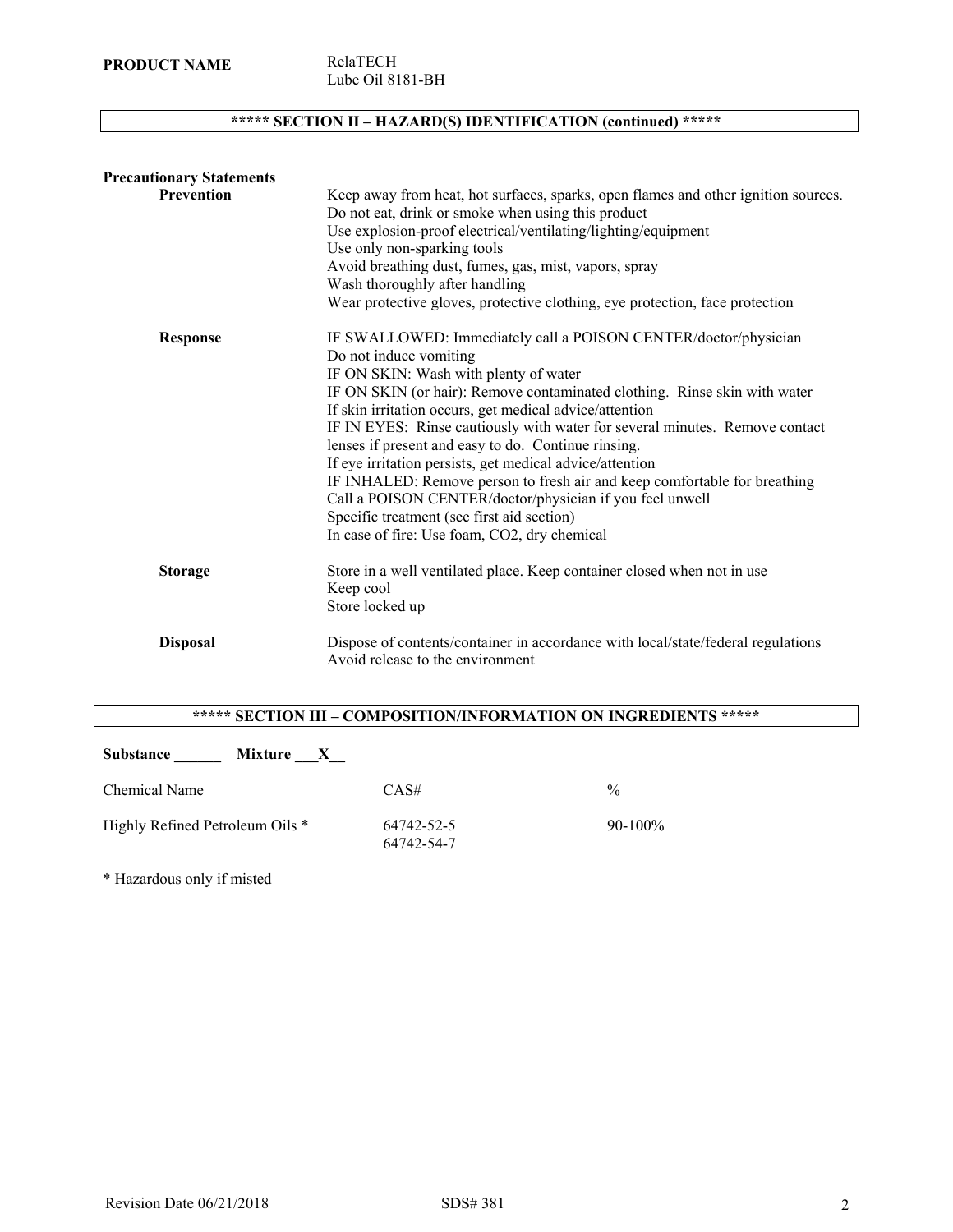# **\*\*\*\*\* SECTION IV – FIRST AID MEASURES \*\*\*\*\***

#### **Description Of Necessary First Aid Measures**

#### **Eye Contact**

Immediately flush eyes with plenty of water, occasionally lifting the upper and lower eyelids. Check for and remove any contact lenses. Continue to rinse for at least 15 minutes. Get medical attention.

#### **Skin Contact**

Flush contaminated skin with plenty of water. Remove contaminated clothing and shoes. Continue to rinse for at least 10 minutes. Get medical attention. Wash clothing before reuse. Clean shoes thoroughly before reuse.

#### **Inhalation**

Remove victim to fresh air and keep at rest in a position comfortable for breathing. If it is suspected gas or vapor is still present, the rescuer should wear an appropriate mask or self-contained breathing apparatus. If not breathing, if breathing is irregular or if respiratory arrest occurs, provide artificial respiration or oxygen by trained personnel. It may be dangerous to the person providing aid to give mouth to mouth resuscitation. Get medical attention. If necessary, call a poison center or physician. Maintain an open airway. Loosen tight clothing such as a collar, tie, belt or waistband.

#### **Ingestion**

Get medical attention immediately. Call a poison center or physician. Wash out mouth with water. Remove dentures if any. Remove victim to fresh air and keep at rest in a position comfortable for breathing. Aspiration hazard if swallowed. Can enter lungs and cause damage. Do not induce vomiting. If vomiting occurs, the head should be kept low so that vomit does not enter the lungs. Never give anything by mouth to an unconscious person. Maintain an open airway. Loosen tight clothing such as a collar, tie, belt or waistband.

#### \*\*\*\*\* **SECTION V – FIREFIGHTING MEASURES \*\*\*\*\***

# **Extinguishing Media**

# **Suitable**

Foam, CO2, dry chemicals, water fog or mist.

#### **Unsuitable**

Do not use water jet.

#### **Specific Hazards**

 In a fire or if heated, a pressure increase will occur and the container may burst, with the risk of a subsequent explosion.

# **Hazardous Decomposition Products**

Oxides of carbon, sulfur.

#### **Special Precautions – Fire Fighters**

Promptly isolate the scene by removing all persons from the vicinity of the incident if there is a fire. Move containers from fire area if it can be done without risk. No action shall be taken involving any personal risk or without suitable training.

#### **Special Protective Equipment – Fire Fighters**

Wear positive pressure self-contained breathing apparatus (SCBA) and full protective clothing.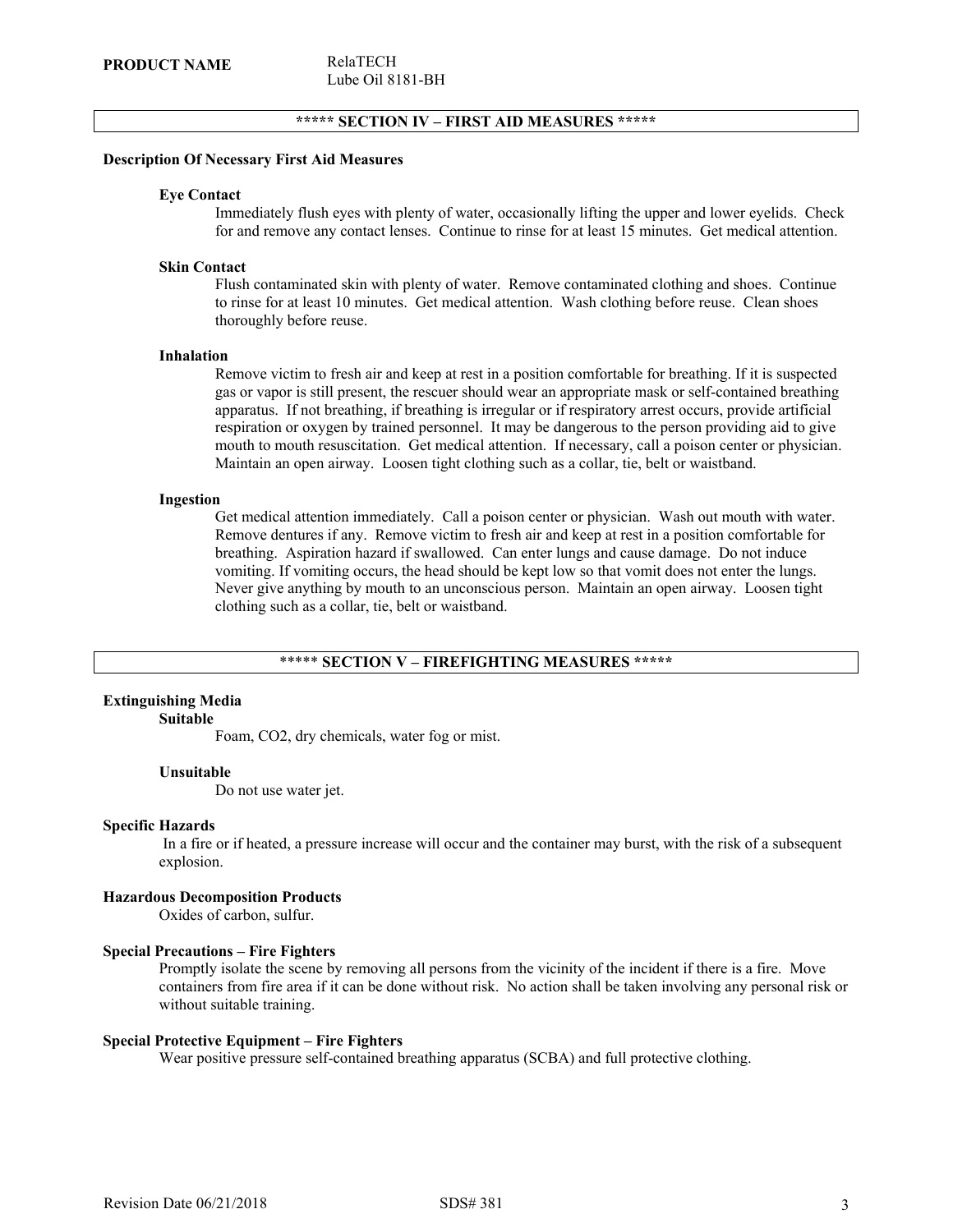# **\*\*\*\*\* SECTION VI – ACCIDENTAL RELEASE MEASURES \*\*\*\*\***

# **Personal Precautions, Protective Equipment And Emergency Procedures**

# **For Non-Emergency Personnel**

Take no action involving personal risk without suitable training. Evacuate surrounding areas. Keep unnecessary and unprotected personnel from entering. Do not touch or walk through spilled material. Put on appropriate personal protective equipment. Floors may be slippery, use care to avoid falling.

# **For Emergency Responders**

If specialized clothing is required to deal with the spillage, take note of any information in Section VIII on suitable and unsuitable materials. See also the information in "For Non-Emergency Personnel".

#### **Environmental Precautions**

Avoid dispersal of spilled products and runoff and contact with soil, waterways, drains and sewers. Inform the relevant authorities if the product causes environmental pollution.

# **Methods And Materials For Containment And Cleaning Up**

#### **Small Spill**

Stop leak if without risk. Eliminate ignition sources. Move containers from spill area. Absorb with an inert material and place in an appropriate waste disposal container. Dispose of via a licensed waste disposal contractor.

#### **Large Spill**

Stop leak if without risk. Eliminate ignition sources. Move containers from spill area. Prevent entry into sewers, water courses, basements or confined areas. Contain and collect spillage with noncombustible, absorbent material and place in container for disposal according to local regulations. Dispose of via a licensed waste disposal contractor.

# **\*\*\*\*\* SECTION VII – HANDLING & STORAGE \*\*\*\*\***

# **Precautions For Safe Handling Protective Measures**

Put on appropriate personal protective equipment (See Section VIII). Do not swallow. Avoid contact with eyes, skin, clothing. Avoid breathing vapor and mist. Use only with adequate ventilation. Wear appropriate respirator when ventilation is inadequate. Do not enter storage areas and confined spaces unless adequately ventilated. Keep in the original container or an approved alternative made from a compatible material, kept tightly closed when not in use. Store and use away from heat, sparks, open flame or any other ignition source. Use explosion proof electrical (ventilating, lighting and material handling) equipment. Use only non-sparking tools. Empty containers retain product residue and can be hazardous. Do not reuse container.

# **Advice On General Occupational Hygiene**

Eating, drinking and smoking should be prohibited in areas where this material is handled, stored and processed. Wash thoroughly after handling. Remove contaminated clothing and protective equipment before entering eating areas. See also Section VIII for additional information on hygiene measures.

#### **Conditions For Safe Storage**

Store in accordance with local regulations. Store in original container protected from direct sunlight in a dry, cool and well ventilated area, away from incompatible materials (see Section X) and food and drink. Keep away from heat, sparks and open flame. Keep container tightly closed and sealed until ready for use. Store and use only in equipment/containers designed for use with this product. Containers that have been opened must be carefully resealed and kept upright to prevent leakage. Do not store in unlabelled containers. Use appropriate containment to avoid environmental contamination.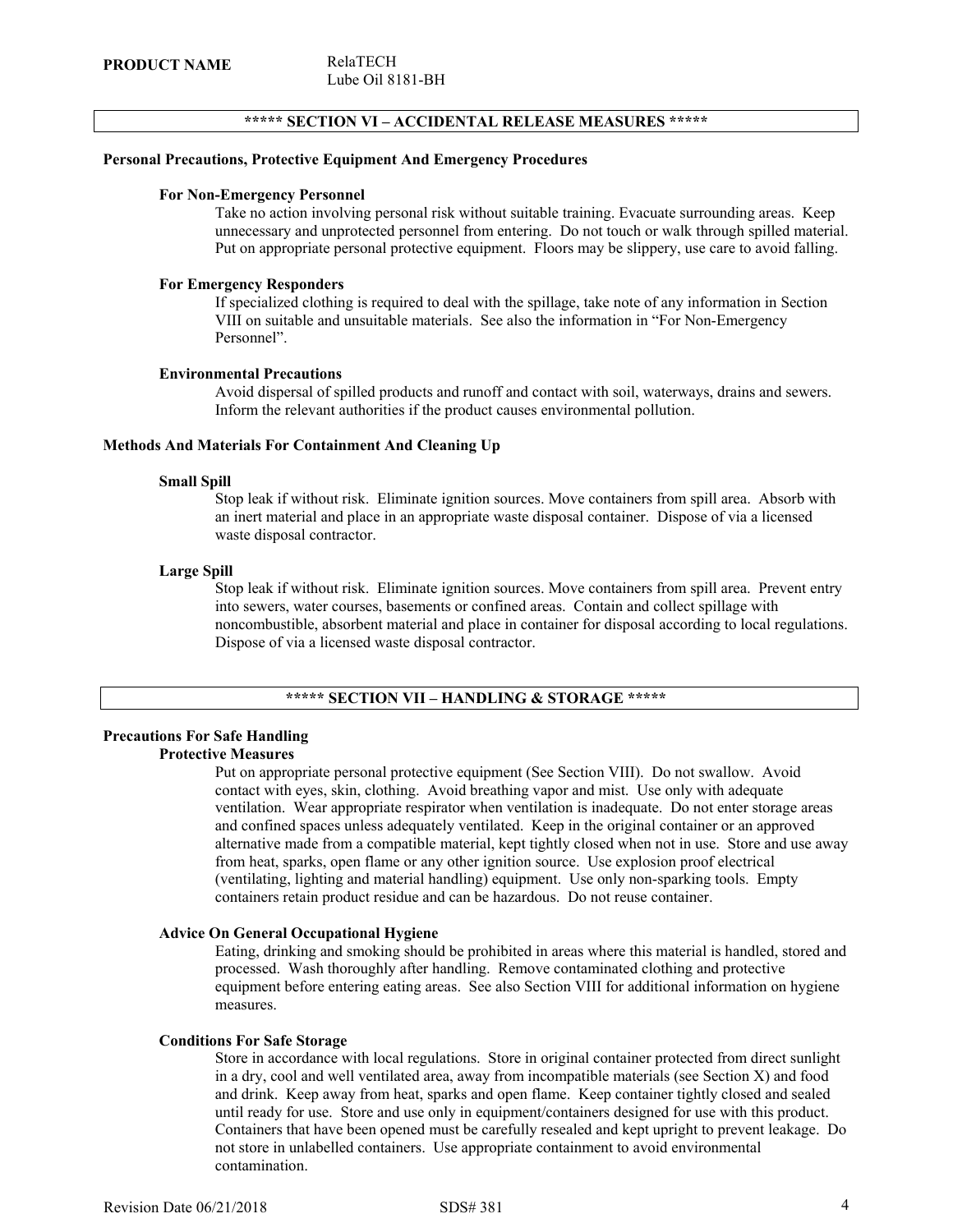# **\*\*\*\*\* SECTION VIII – EXPOSURE CONTROLS/PERSONAL PROTECTION \*\*\*\*\***

# **Exposure Limits**

| <b>Ingredient Name</b>         | <b>Exposure Limits</b>                                              |                                                                                             |
|--------------------------------|---------------------------------------------------------------------|---------------------------------------------------------------------------------------------|
| Highly Refined Petroleum Oil * | <b>ACGIH TLV-TWA</b><br>NIOSH STEL<br>NIOSH TWA<br>OSHA PEL-Ceiling | 5 mg/m3 As Mist; 8 Hours<br>$10 \text{ mg/m}$ As Mist<br>5 mg/m3 As Mist<br>5 mg/m3 As Mist |

\* Hazardous only if misted

# **Appropriate Engineering Controls**

Provide exhaust ventilation or other engineering controls to keep the relevant airborne concentrations below their respective occupational exposure limits.

# **Hygiene Measures**

Wash hands, forearms and face thoroughly after handling chemical products and before eating, smoking or using the lavatory as well as at the end of the work period. Wash contaminated clothing before reusing.

# **Respiratory Protection**

A NIOSH/MSHA approved air purifying respirator with an organic vapor cartridge or canister may be necessary under certain circumstances where airborne concentrations are expected to exceed exposure limits.

#### **Eye Protection**

Safety glasses equipped with side shields in conjunction with a face shield are recommended in industrial settings.

# **Skin Protection**

Wear impervious protective gloves. Wear protective gear as needed - apron, suit, boots.

| Appearance<br><b>Physical State</b><br>Color                         | Liquid<br><b>Black</b>                               |
|----------------------------------------------------------------------|------------------------------------------------------|
| Odor                                                                 | Mild sulfur                                          |
| <b>Odor Threshold</b>                                                | Not available                                        |
| Ph<br><b>Melting Point</b><br><b>Freezing Point</b><br>(Pour Point)  | None<br>0 F<br>0 F                                   |
| <b>Initial Boiling Point</b>                                         | $>600$ F                                             |
| <b>Boiling Range</b>                                                 | $>600$ F                                             |
| <b>Drop Point</b>                                                    | Not applicable                                       |
| <b>Flash Point</b>                                                   | >390                                                 |
| <b>Evaporation Rate</b><br><b>Explosive Limits</b><br>Upper<br>Lower | Does not evaporate<br>Not available<br>Not available |

# **\*\*\*\*\* SECTION IX – PHYSICAL & CHEMICAL PROPERTIES \*\*\*\*\***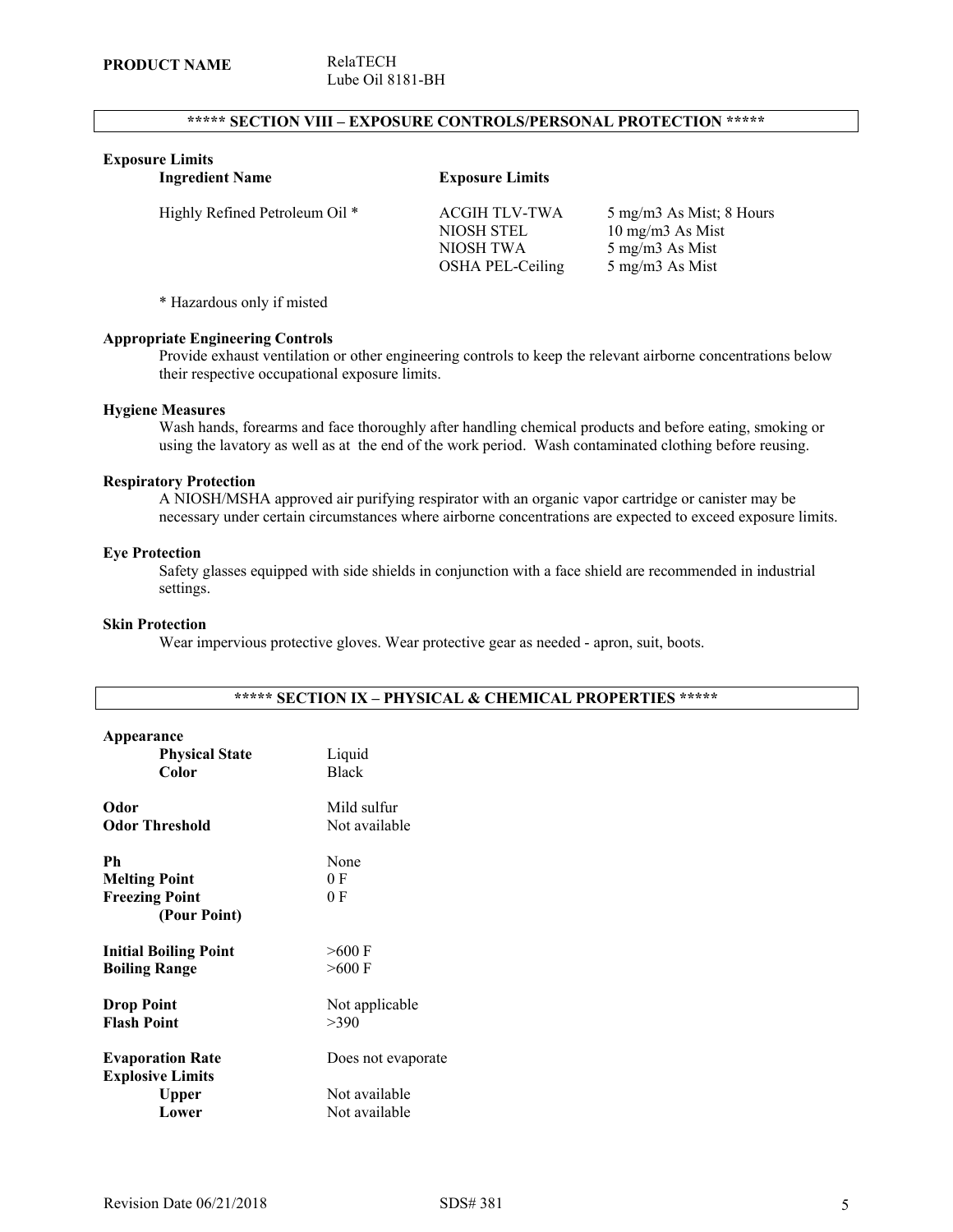# **\*\*\*\*\* SECTION IX – PHYSICAL & CHEMICAL PROPERTIES (continued) \*\*\*\*\***

| <b>Vapor Pressure</b>             | Not available      |
|-----------------------------------|--------------------|
| <b>Vapor Density</b>              | Not available      |
| <b>Specific Gravity</b>           | 09                 |
| <b>Density</b>                    | 7.5 Pounds/gallon  |
| Solubility                        | Insoluble in water |
| <b>Auto Ignition Temperature</b>  | $>600$ F           |
| <b>Decomposition Temperature</b>  | Not available      |
| <b>Viscosity</b>                  | Not available      |
| <b>Partition coefficient</b>      | Not available      |
| (n-octanol/water)                 |                    |
| <b>Volatile Organic Compounds</b> | $0\%$ , wt% (LVP)  |

# **\*\*\*\*\* SECTION X – STABILITY & REACTIVITY**

# **Reactivity**

Not expected to be Explosive, Self-Reactive, Self-Heating, or an Organic Peroxide under US GHS definitions

#### **Chemical Stability**

This product is stable under normal conditions.

#### **Possibility Of Hazardous Reactions**

Under normal conditions of storage and use, hazardous reactions will not occur.

#### **Conditions To Avoid**

Avoid all possible sources of ignition (spark or flame). Do not pressurize, cut, weld, braze, solder, drill, grind or expose containers to heat or sources of ignition. Do not allow vapor to accumulate in low or confined areas.

#### **Incompatible Materials**

Reactive or incompatible with the following materials: Strong oxidizing agents.

# **Hazardous Decomposition Products**

Oxides of carbon and sulfur.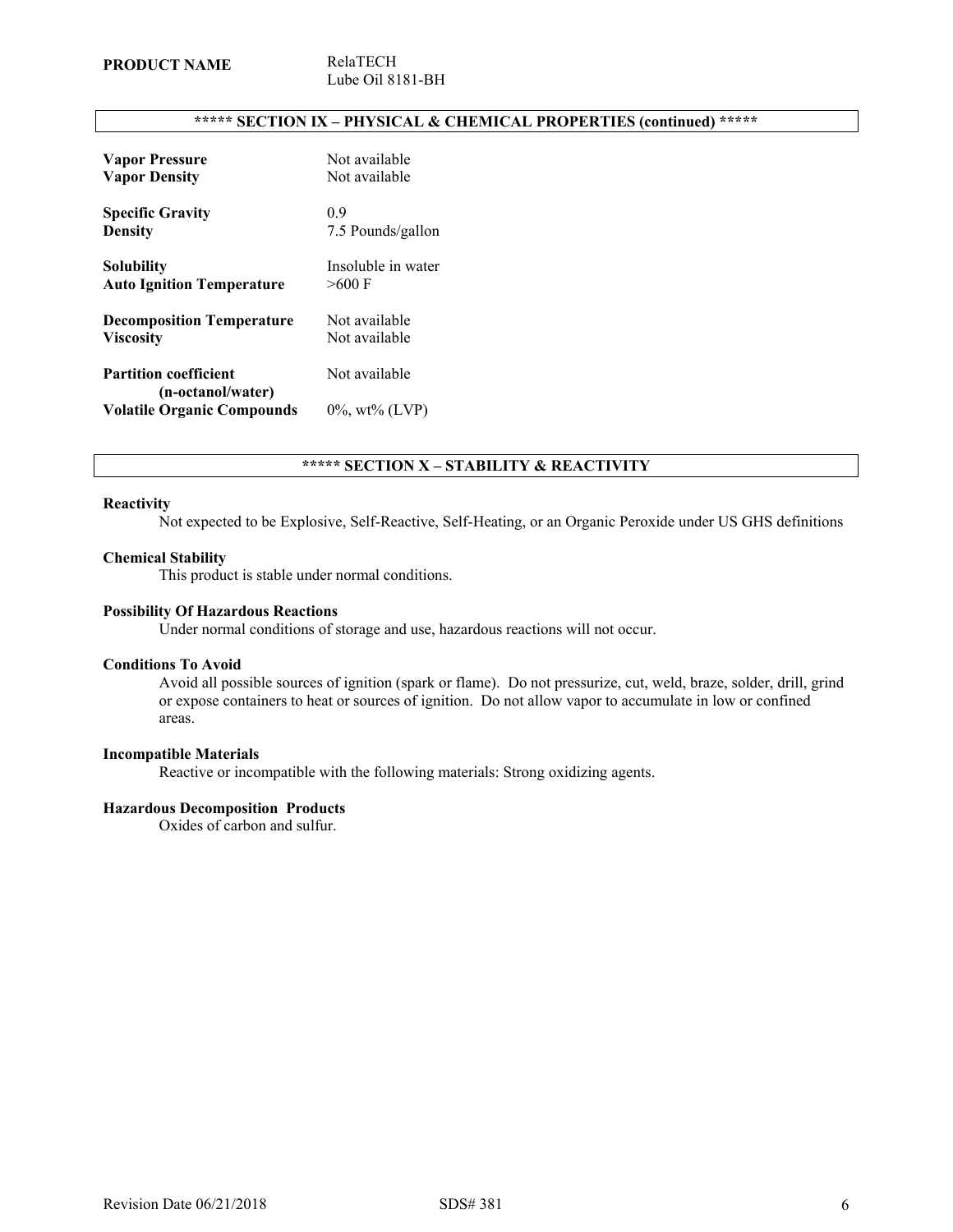l,

Lube Oil 8181-BH

| <b>Primary Routes Of Exposure:</b>                                    | Eye contact, Ingestion, Inhalation, Skin contact                                                                                                                                                                                 |
|-----------------------------------------------------------------------|----------------------------------------------------------------------------------------------------------------------------------------------------------------------------------------------------------------------------------|
| <b>Acute Toxicity:</b>                                                | Not acutely toxic                                                                                                                                                                                                                |
| <b>Information On Toxicological Effects - Effects Of Overexposure</b> |                                                                                                                                                                                                                                  |
| <b>Inhalation</b>                                                     | Vapors can cause irritation of the respiratory tract. High concentrations<br>can cause headache, nausea, weakness, lightheadedness, and stupor (CNS<br>depression).                                                              |
| <b>Skin Contact</b>                                                   | Prolonged or repeated contact can result in defatting and drying of the skin<br>which may result in skin irritation and dermatitis (rash). Personnel with<br>pre-existing skin disorders should avoid contact with this product. |
| <b>Eye Contact</b>                                                    | Contact with the eye may cause mild irritation. May cause tearing, redness<br>and discomfort.                                                                                                                                    |
| Ingestion                                                             | This material may be harmful or fatal if swallowed or liquid is aspirated<br>into lungs. Ingestion may cause gastrointestinal tract irritation. May cause<br>diarrhea.                                                           |
| <b>Chronic Hazards</b>                                                | Defatting of the skin.                                                                                                                                                                                                           |
| <b>Sensitization</b><br><b>Respiratory</b>                            | Not classified                                                                                                                                                                                                                   |
| <b>Skin Sensitization</b>                                             | Not classified                                                                                                                                                                                                                   |
| <b>Germ Cell Mutagenicity</b>                                         | Non-mutagenic based on Modified Ames Assay                                                                                                                                                                                       |
| Carcinogenicity                                                       | Meets EU requirement of less than $3\%$ (w/w) DMSO extract for total<br>polycyclic aromatic compound (PAC) using IP 346. This product is not<br>listed as a carcinogen by IARC, OSHA, NTP.                                       |
| <b>Fertility Effects</b>                                              | Contains no ingredient listed as toxic to reproduction.                                                                                                                                                                          |
| <b>Specific Target Organ Toxicity</b><br><b>Single Exposure</b>       | Not classified                                                                                                                                                                                                                   |
| <b>Repeated Exposure</b>                                              | Not classified                                                                                                                                                                                                                   |
| <b>Aspiration Hazard</b>                                              | Not classified                                                                                                                                                                                                                   |

# **\*\*\*\*\* SECTION XI – TOXICOLOGICAL INFORMATION \*\*\*\*\***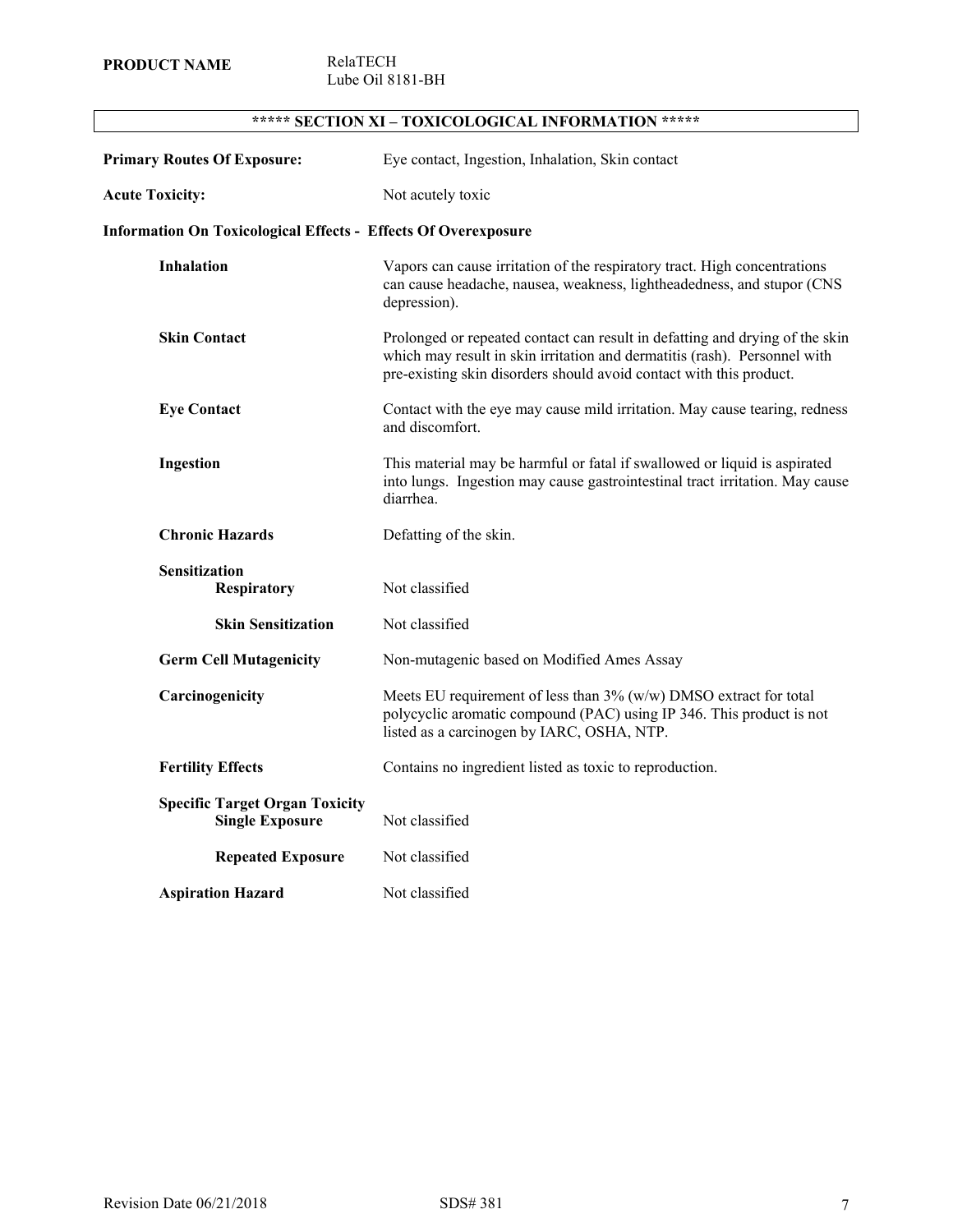# **\*\*\*\*\* SECTION XII – ECOLOGICAL INFORMATION \*\*\*\*\***

#### **Ecotoxicity**

Not available

# **Persistence & Degradability**

Not available

# **Bioaccumulative Potential**

Not available

**Mobility In Soil** Not available

## **Other Adverse Effects**

No known significant effects or critical hazards.

# **\*\*\*\*\* SECTION XIII – DISPOSAL CONSIDERATIONS \*\*\*\*\***

# **Disposal Methods**

Waste generation should be avoided or minimized wherever possible. Dispose of in accordance with federal, state, and local regulations. After the container has been emptied, it may contain hazardous residues. Avoid sparks and open flame. Do not cut, puncture, or weld on or near the container. Do not reuse the container for any purpose until properly reconditioned.

## **RCRA Classification**

Not a hazardous waste

# **\*\*\*\*\* SECTION XIV – TRANSPORT INFORMATION \*\*\*\*\***

# **DOT**

UN# Not regulated

**Description** Petroleum oil, nos

**Transport Hazard class** None

Packing Group None